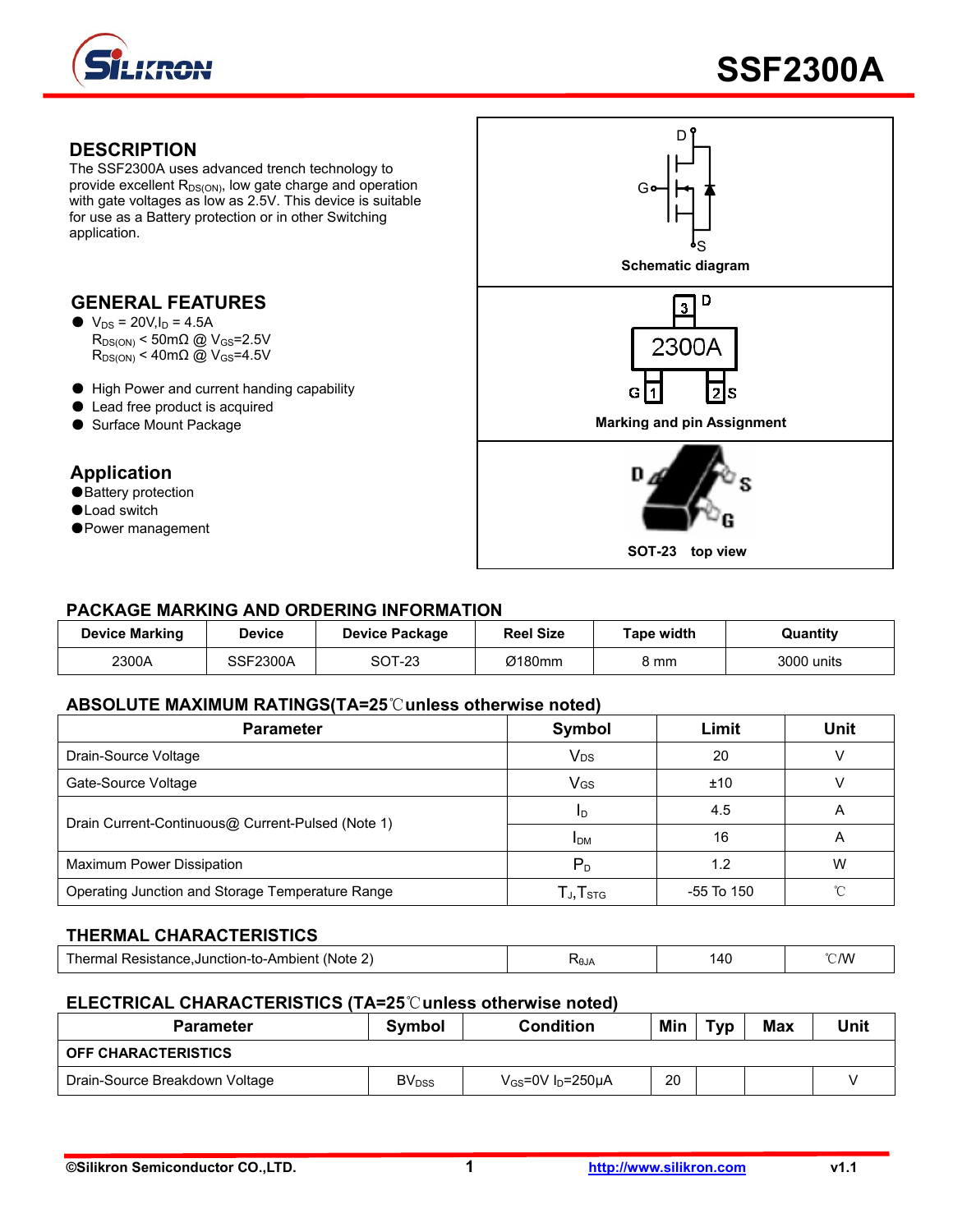

| Zero Gate Voltage Drain Current           | $I_{\text{DSS}}$ | $V_{DS}$ =20V,V $_{GS}$ =0V                                                             |     |     | 1    | μA        |  |
|-------------------------------------------|------------------|-----------------------------------------------------------------------------------------|-----|-----|------|-----------|--|
| Gate-Body Leakage Current                 | $_{\text{GSS}}$  | $V_{GS}$ =±10V, $V_{DS}$ =0V                                                            |     |     | ±100 | nA        |  |
| <b>ON CHARACTERISTICS (Note 3)</b>        |                  |                                                                                         |     |     |      |           |  |
| Gate Threshold Voltage                    | $V_{GS(th)}$     | $V_{DS} = V_{GS}I_D = 250 \mu A$                                                        | 0.5 | 0.7 | 1.5  | $\vee$    |  |
| Drain-Source On-State Resistance          | $R_{DS(ON)}$     | $V_{GS} = 2.5V$ , $I_D = 4A$                                                            |     | 35  | 50   | $m\Omega$ |  |
|                                           |                  | $V_{GS} = 4.5V$ , $I_D = 4.5A$                                                          |     | 28  | 40   | $m\Omega$ |  |
| <b>Forward Transconductance</b>           | $g_{FS}$         | $V_{DS} = 10V, I_D = 4.5A$                                                              |     | 8   |      | S         |  |
| <b>DYNAMIC CHARACTERISTICS (Note4)</b>    |                  |                                                                                         |     |     |      |           |  |
| Input Capacitance                         | $C_{\text{lss}}$ |                                                                                         |     | 500 |      | PF        |  |
| <b>Output Capacitance</b>                 | $C_{\text{oss}}$ | $V_{DS}$ =10V, $V_{GS}$ =0V,<br>$F = 1.0 MHz$                                           |     | 250 |      | PF        |  |
| Reverse Transfer Capacitance              | C <sub>rss</sub> |                                                                                         |     | 90  |      | PF        |  |
| <b>SWITCHING CHARACTERISTICS (Note 4)</b> |                  |                                                                                         |     |     |      |           |  |
| Turn-on Delay Time                        | $t_{d(on)}$      |                                                                                         |     | 7   |      | nS        |  |
| Turn-on Rise Time                         | tr               | $V_{DD}$ =10V, R <sub>L</sub> = 2.8 Ω<br>$V_{GS}$ =4.5V, R <sub>GEN</sub> =6 $\Omega$ , |     | 55  |      | nS        |  |
| Turn-Off Delay Time                       | $t_{d(off)}$     | $In=3.6A$ .                                                                             |     | 16  |      | nS        |  |
| <b>Turn-Off Fall Time</b>                 | t                |                                                                                         |     | 10  |      | nS        |  |
| <b>Total Gate Charge</b>                  | $Q_{g}$          |                                                                                         |     | 10  |      | nC        |  |
| Gate-Source Charge                        | $Q_{gs}$         | $V_{DS} = 10V \cdot \ln 4.2A \cdot V_{GS} = 4.5V$                                       |     | 2.3 |      | nC        |  |
| Gate-Drain Charge                         | $Q_{gd}$         |                                                                                         |     | 2.9 |      | nC        |  |
| <b>DRAIN-SOURCE DIODE CHARACTERISTICS</b> |                  |                                                                                         |     |     |      |           |  |
| Diode Forward Voltage (Note 3)            | $V_{SD}$         | $V_{GS}$ =0V, $I_S$ =1.3A                                                               |     |     | 1.2  | $\vee$    |  |
|                                           |                  |                                                                                         |     |     |      |           |  |

### **NOTES:**

**1.** Repetitive Rating: Pulse width limited by maximum junction temperature.

**2.** Surface Mounted on FR4 Board, t ≤ 10 sec.

**3.** Pulse Test: Pulse Width ≤ 300μs, Duty Cycle ≤ 2%.

**4.** Guaranteed by design, not subject to production testing.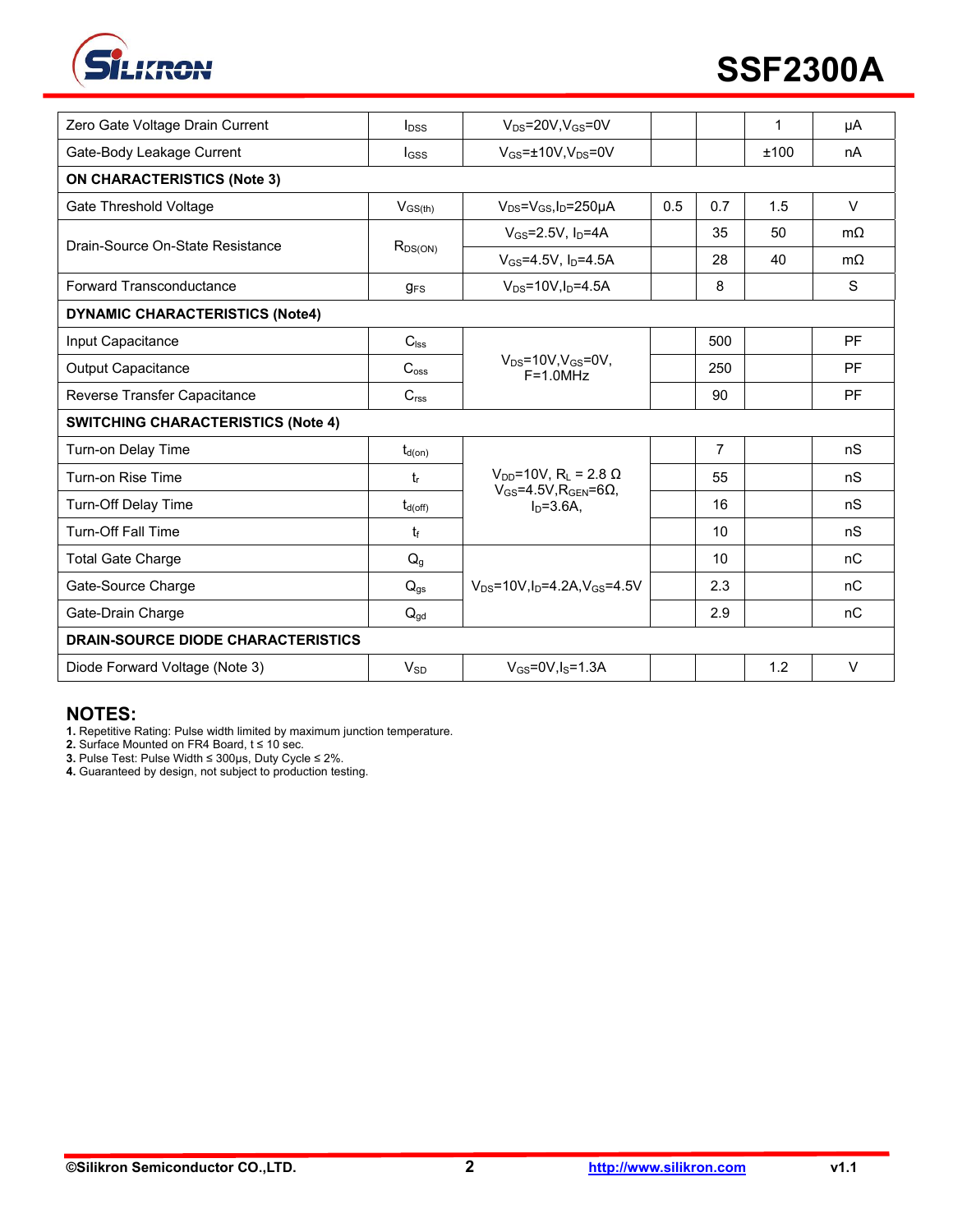

# **TYPICAL ELECTRICAL AND THERMAL CHARACTERISTICS**







**Figure 3 Power Dissipation** 



**Figure 5 Output CHARACTERISTICS Figure 6 Drain-Source On-Resistance**





**Figure 4 Drain Current** 

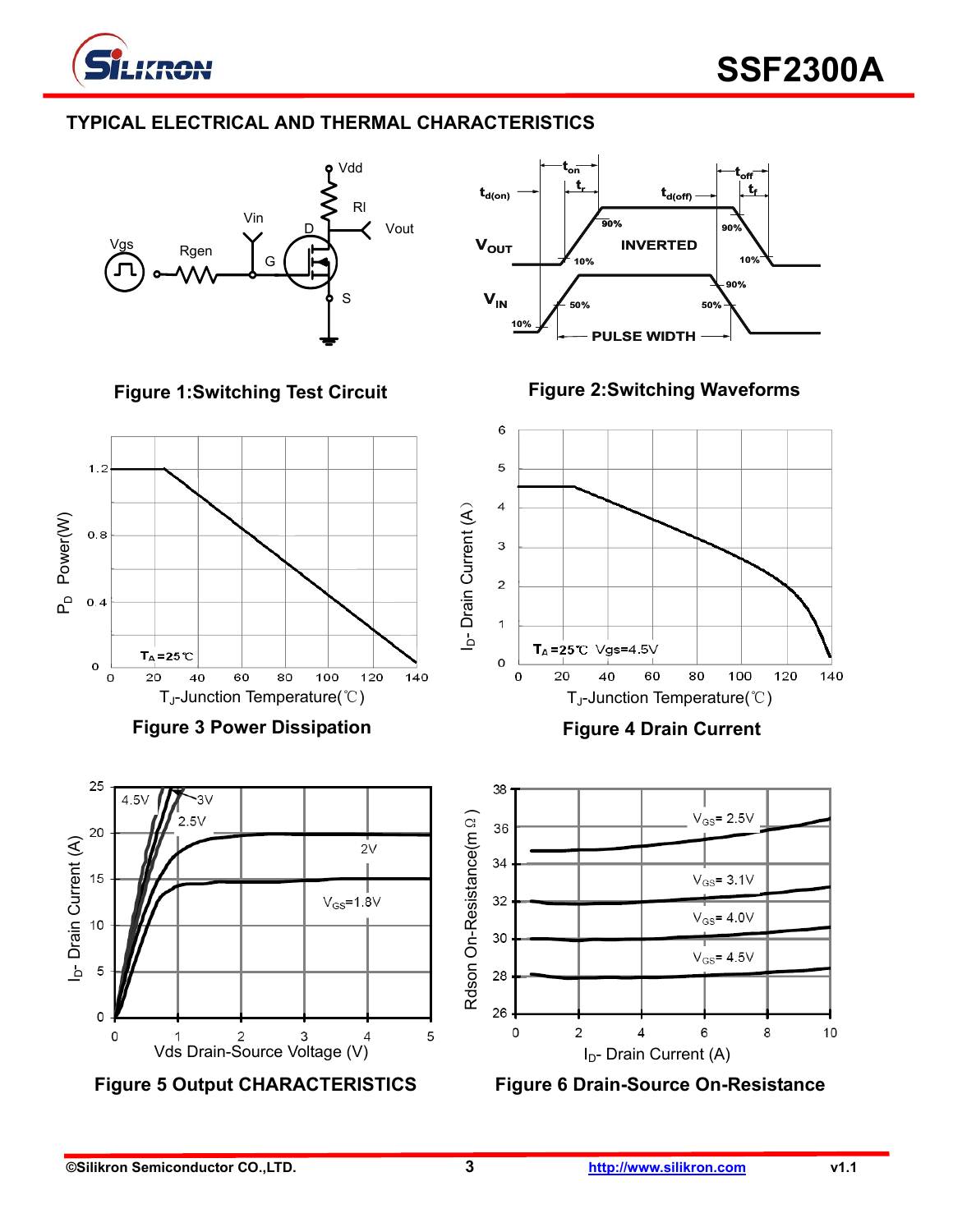

# **SSF2300A**











# Figure 9 Rdson vs Vgs **Figure 10 Capacitance vs Vds**



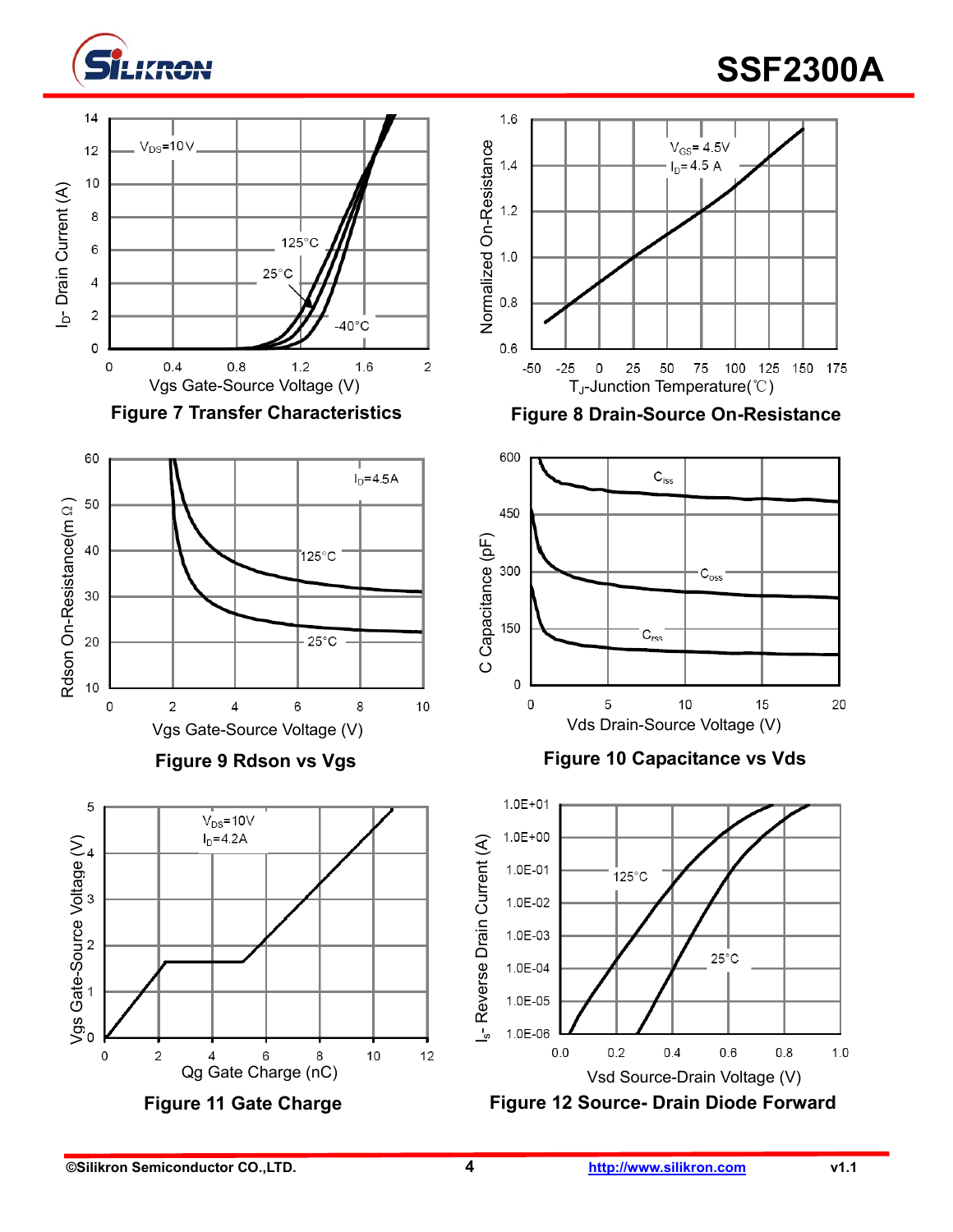



**Figure 13 Safe Operation Area** 



**Figure 14 Normalized Maximum Transient Thermal Impedance**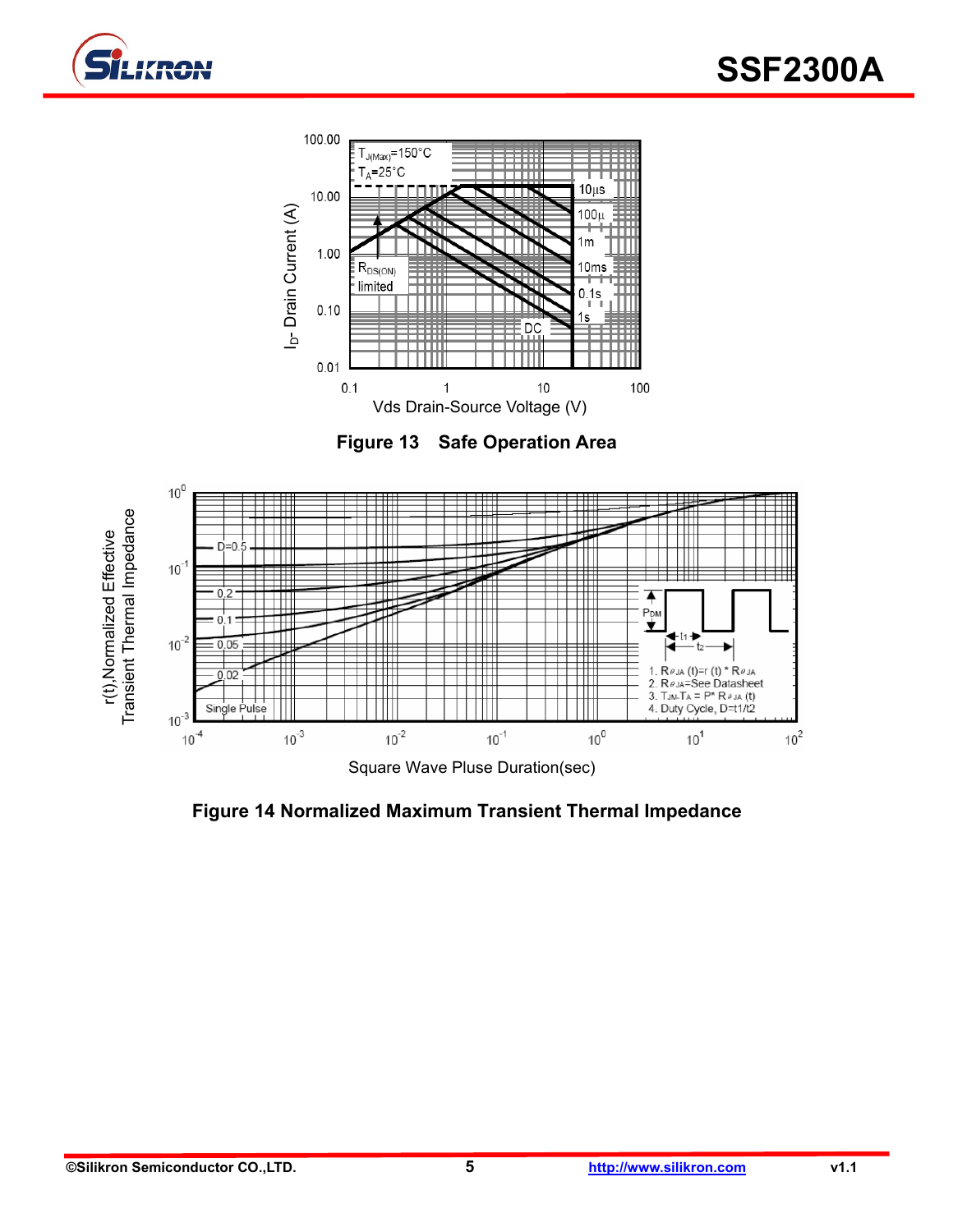

# **SOT-23 PACKAGE INFORMATION**

**Dimensions in Millimeters (UNIT:mm)**





|         | $\theta$ | 0.25 |  |
|---------|----------|------|--|
|         |          |      |  |
| $\bf c$ |          |      |  |

| <b>Symbol</b>  | <b>Dimensions in Millimeters</b> |       |  |  |  |
|----------------|----------------------------------|-------|--|--|--|
|                | MIN.                             | MAX.  |  |  |  |
| A              | 0.900                            | 1.150 |  |  |  |
| A <sub>1</sub> | 0.000                            | 0.100 |  |  |  |
| A2             | 0.900                            | 1.050 |  |  |  |
| b              | 0.300                            | 0.500 |  |  |  |
| C              | 0.080                            | 0.150 |  |  |  |
| D              | 2.800                            | 3.000 |  |  |  |
| E.             | 1.200                            | 1.400 |  |  |  |
| E1             | 2.250                            | 2.550 |  |  |  |
| е              | 0.950TYP                         |       |  |  |  |
| e1             | 1.800                            | 2.000 |  |  |  |
| L              | 0.550REF                         |       |  |  |  |
| L1             | 0.300                            | 0.500 |  |  |  |
| θ              | 0°                               | 8°    |  |  |  |

#### **NOTES**

1. All dimensions are in millimeters.

2. Tolerance ±0.10mm (4 mil) unless otherwise specified

3. Package body sizes exclude mold flash and gate burrs. Mold flash at the non-lead sides should be less than 5 mils.

4. Dimension L is measured in gauge plane.

5. Controlling dimension is millimeter, converted inch dimensions are not necessarily exact.